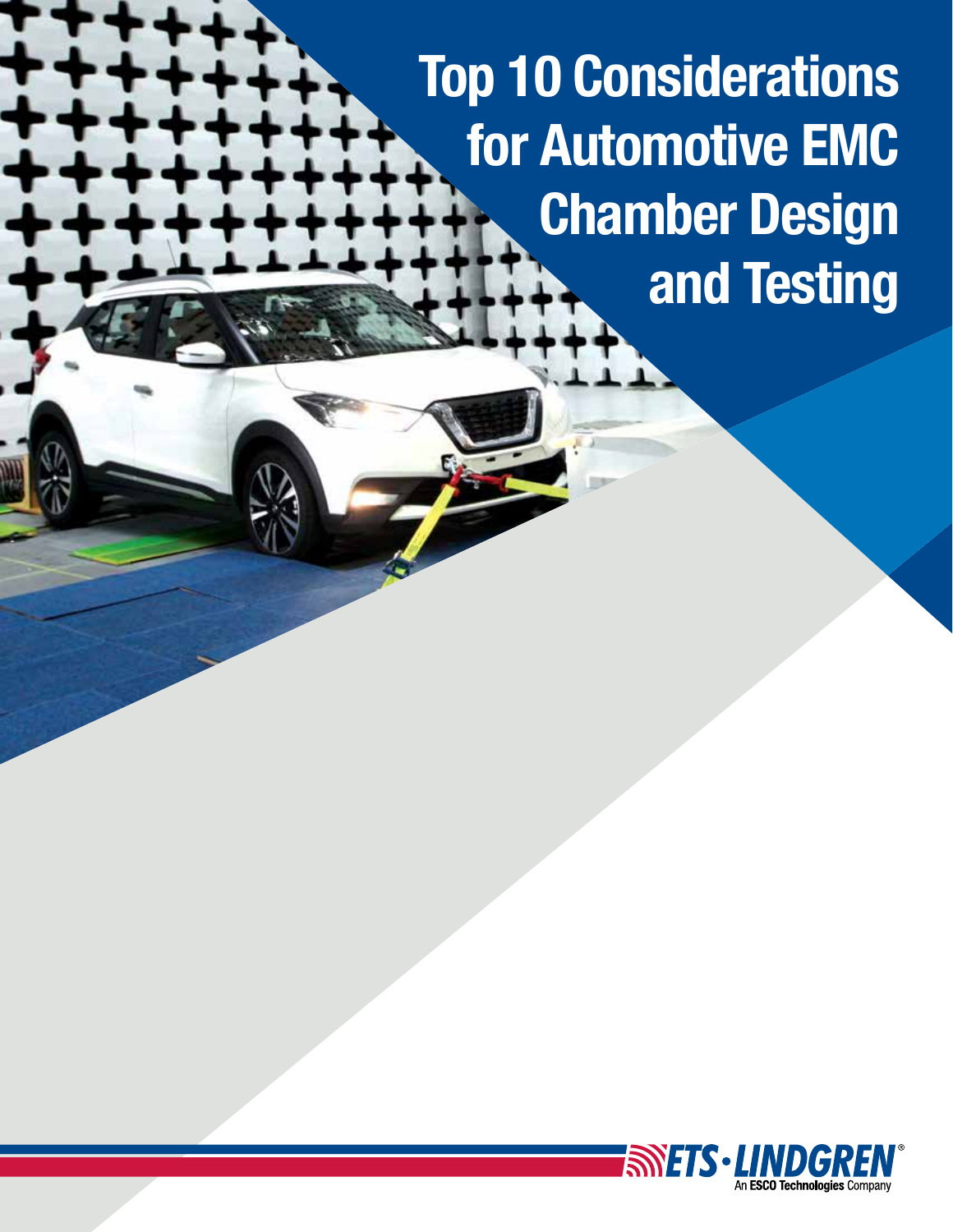# TOP 10 CONSIDERATIONS FOR AUTOMOTIVE EMC CHAMBER DESIGN AND TESTING

Following is our Top 10 list of the most important things you need to consider when developing or refining an automotive EMC chamber and test design. This resource will help you avoid the most common mistakes, and what you should consider to ensure a more successful project. This quick and concise guide covers standards, DUT considerations, automotive industry trends – including autonomous vehicles and more!

## 1. Know your automotive EMC standards – what standards do you want to test in accordance with to attract customers/meet your company's requirements?

The major automotive EMC standards are issued by the Society of Automotive Engineers (SAE), the International Electrotechnical Committee (IEC), the International Standards Organization (ISO), the European Community (EC) and the United Nations Economic Commission for Europe (UNECE). The most commonly referenced standards for full vehicle and electronic subassemblies (ESA) are the CISPR standards issued by the IEC, such as CISPR 25 and CISPR 12, followed closely by the ISO standards 11451 and 11452. These standards apply to traditional, hybrid and electric vehicles and specify the test distances and methods required to validate a product's performance. This dictates the size of the test range required, placement of anechoic absorber (if needed) and test apparatus needed to perform various tests. Each standard has its own requirements so research them carefully to ensure your chamber will comply with your standards of interest. The table below summarizes the most commonly referenced EMC standards that cover vehicles in their scope. In addition to the commercial EMC standards noted above, there are also military standards, such as MIL-STD-461, which also applies to automotive subsystems and vehicles.

| <b>Standard</b>     | <b>Issuing Bodies</b> | <b>Applicability</b> |     | <b>Test Covered</b> |
|---------------------|-----------------------|----------------------|-----|---------------------|
|                     |                       | Vehicle              | ESA |                     |
| ISO 11451           | ISO                   | Yes                  | No  | <b>RS</b>           |
| ISO 11452           | ISO                   | No                   | Yes | <b>RS</b>           |
| CISPR-12            | IEC                   | Yes                  | No  | <b>RE</b>           |
| CISPR-25            | IEC                   | Yes                  | Yes | <b>RE</b>           |
| <b>SAE J551</b>     | <b>SAE</b>            | Yes                  | No  | RE & RS             |
| <b>SAE J1113</b>    | <b>SAE</b>            | No                   | Yes | RE & RS             |
| 95/54/EC            | EC.                   | Yes                  | Yes | RE & RS             |
| 2004/104/EC         | EC                    | Yes                  | Yes | <b>RE &amp; RS</b>  |
| <b>ECE Reg. 105</b> | <b>UNECE</b>          | Yes                  | Yes | RE & RS             |
| MIL-STD-461         | DoD                   | Yes                  | Yes | RE & RS             |

Be aware that manufacturers also issue company specific standards, such as those published by General Motors, Ford, and Fiat Chrysler Automobiles (FCA), etc. These company specific standards each have their own nuances that should be addressed if they are a targeted customer of your test chamber.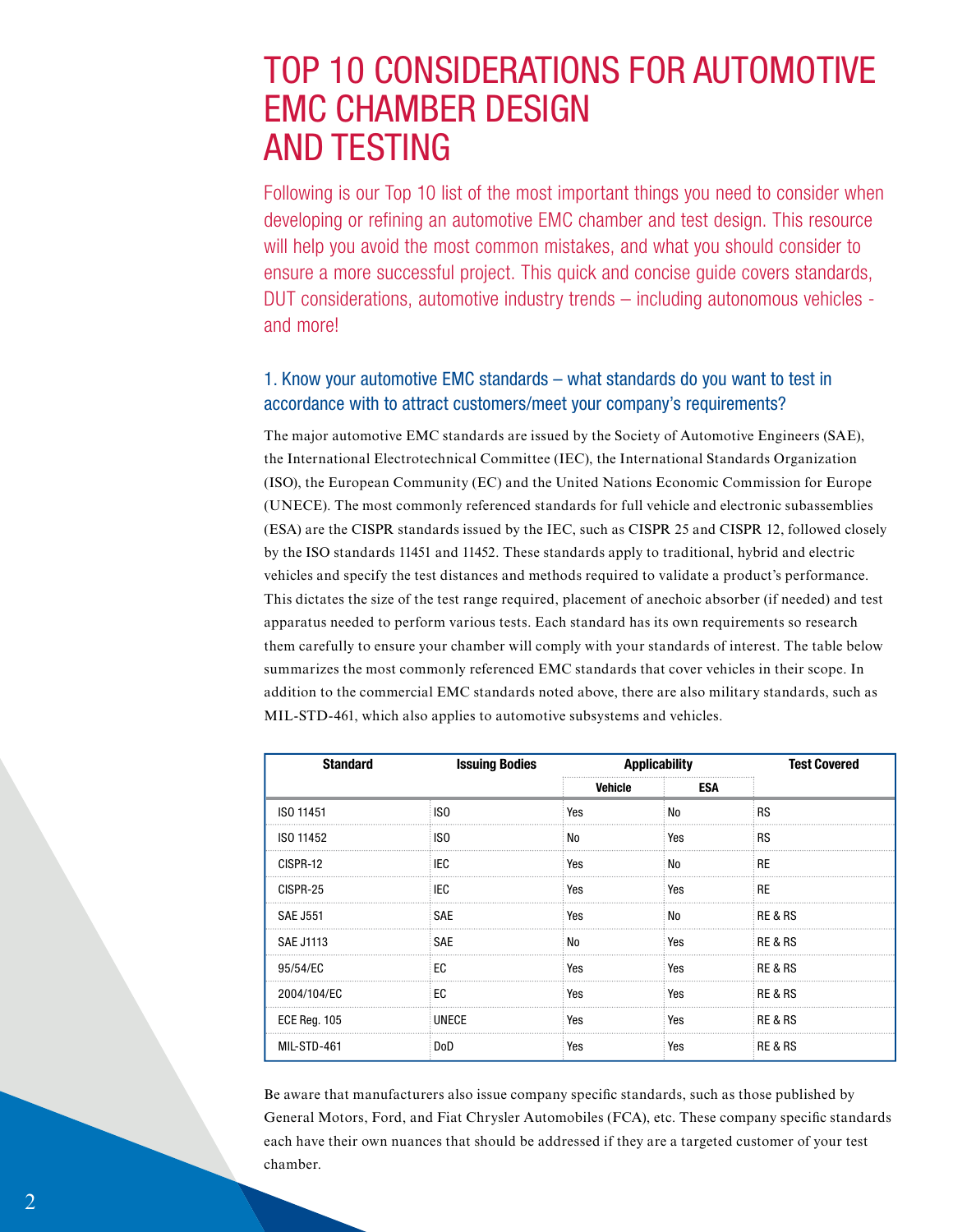

This may be stating the obvious, but within full vehicles, there are many sizes. Some chambers are sized to test 56 seat passenger busses, while others are sized to test "smart cars" which seat two passengers. Some vehicles are heavier than others which impacts floor loading requirements. The radiating elements used can also have an impact on the chamber size, especially those used for low frequency high field strength testing. Components likewise can vary in size. Every square yard/meter of a chamber adds to the overall cost so careful consideration of the size of your DUT, antennas and test range will result in the most cost effective chamber.

## 3. Consider the frequency range when looking at test chambers for ADS, V2X, and OTA applications.

Another cost driver of a chamber size is a factor of the frequency range. Advanced Driver Assistance Systems (ADAS), Connected Vehicles including vehicle-to-vehicle (V2V), vehicle-to-infrastructure (V2I), and Vehicle-to-Cloud (V2C) as well as Over-the-Air (OTA) operational frequencies all feature different frequencies. Automotive test chambers need to address various frequency ranges, currently including:

- **FM Radio from 70 MHz**
- **HD radio**
- **Cellular from 700 MHz to 60 GHz (3G, 4G,LTE, 5G)**
- **Satellite from 1.6 GHz**
- **WiFi from 2.4/5.8 GHz**
- **DSRC 5.9 GHz**
- **RADAR 24 GHz/79 GHz**

Research the features of your DUT to specify the desired frequency range testing needed. The overall scope of vehicle testing is expected to experience ongoing development so consider the upgrade potential of the chamber and system design.



Images courtesy of the U.S. Department of Transportation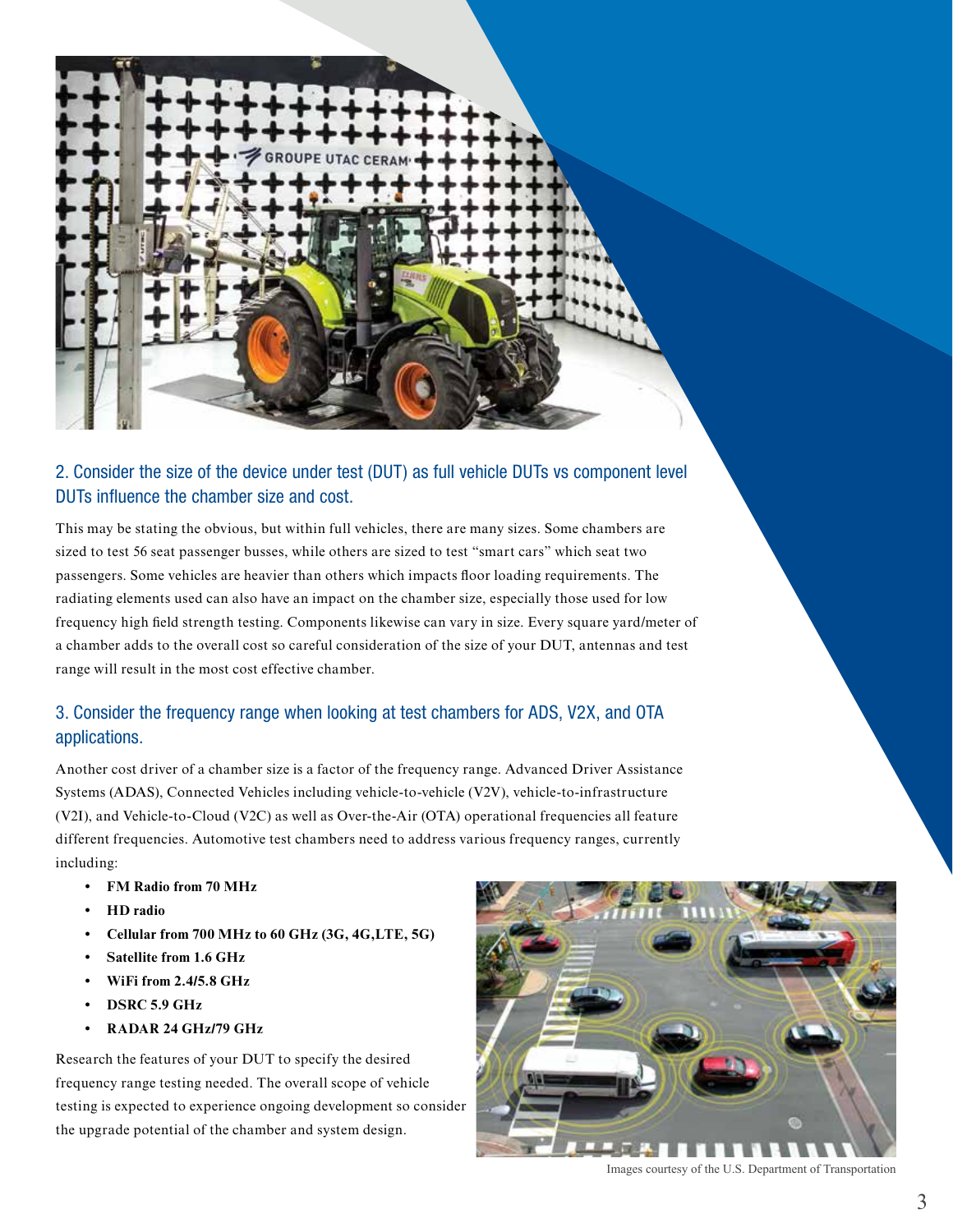## 4. Become familiar with and follow the automotive industry trends to be prepared for future test requirements.

Automobiles have changed considerably over the years as shown below. From the early 1960s when cruise control was introduced to the current trend towards autonomous vehicles, the test environment for automotive vehicles and components has changed, and continues to change!



The rapid development of advanced automotive features and the trend toward autonomy is driving the need for more sophisticated automotive EMC design and test scenarios. Vehicle platforms continue to become increasingly more complex with propulsion, entertainment and safety related systems all having to function reliably without impacting safety or the legacy communications infrastructure. The safety and reliability requirements for autonomous vehicles will rival, and in some cases surpass, the requirements for aerospace and military systems. Plan your chamber design to take into account the capabilities needed for future automotive test requirements, especially those related to communications.



Image by Dllu - Own work, CC BY-SA 4.0, https://commons.wikimedia.org/w/index.php?curid=63450446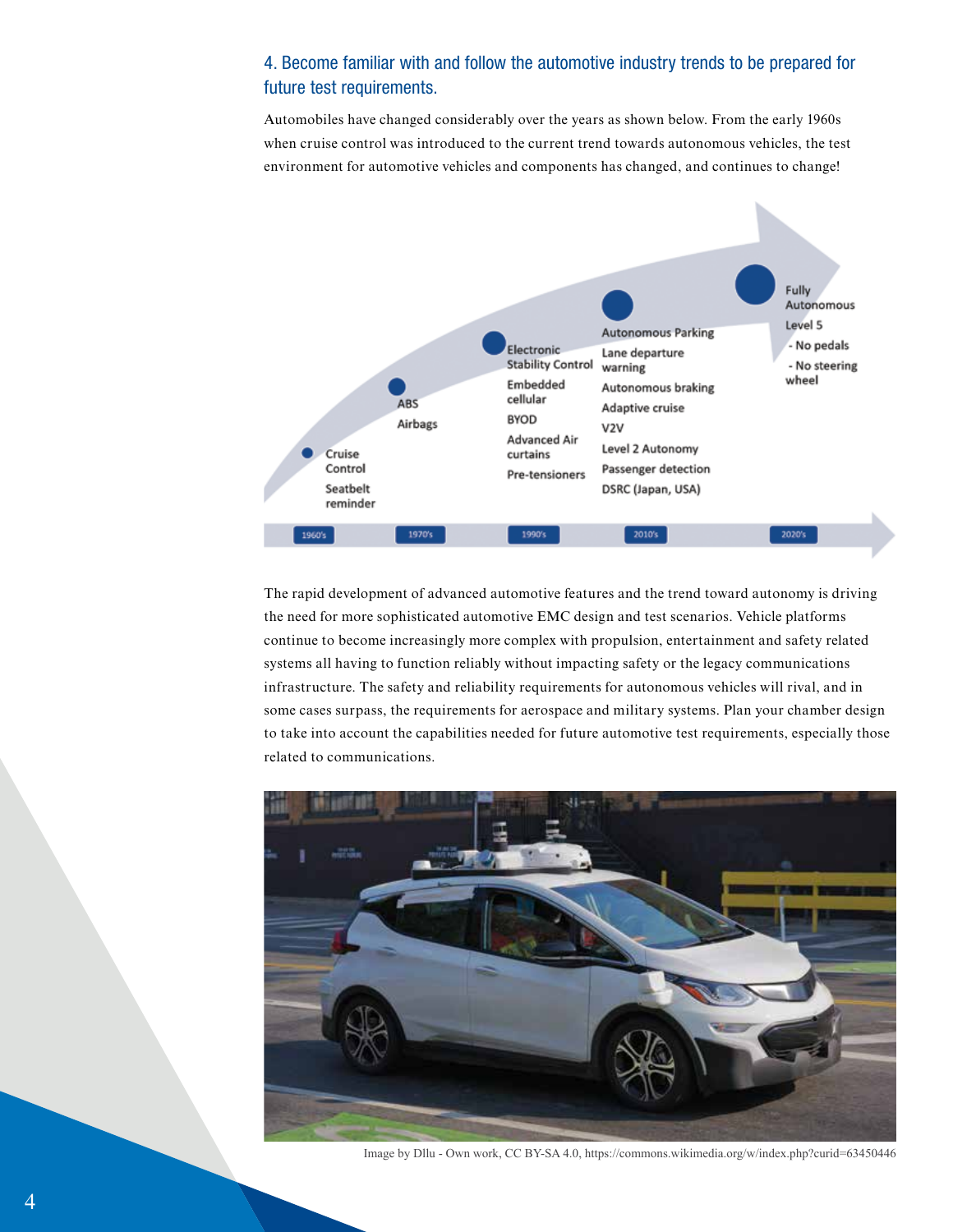

### 5. Consider a retrofit/upgrade of an existing chamber.

If you have an existing full vehicle test chamber, depending on the size of the chamber, desired DUT size and applicable test standards, you may be able to upgrade your chamber. This may involve replacing current anechoic absorber with new or different absorber, adding a test apparatus to the interior of your chamber to cover an extended range of measurements as shown above, or possibly increasing the size of the chamber door. It is worth exploring if a chamber upgrade/retrofit will expand your automotive test capabilities while also saving time and money.

#### 6. If a new chamber, evaluate design options for various component or full vehicle test needs.

This presents the best opportunity to design for your current and future testing needs. Available budget is always a limitation but avoid making this the limiting factor in the initial discussions on overall scope. The intended use of the chamber can drive several design elements. A commercial test lab's need for customer throughput and flexibility is different to a manufacturer's  $R&D$  needs. Addressing and incorporating the new chamber design with the parent building design and construction also has many cost and schedule advantages. These and the other items listed in this "Top 10" could drive subtle differences in overall chamber design which could be considered for a new chamber.

## 7. Be aware of the challenges associated with current and quickly developing sensor and antenna technologies extending traditional automotive EMC testing.

Automotive EMC test chambers may be designed for more complex test capabilities, such as those involving elements of Advanced Driver Assistance Systems (ADAS), Radio Detection and Ranging (RADAR) and Light Detection and Ranging (LIDAR). Antenna arrays, as well as signal and protocol simulators, may be installed in the chamber to test the performance of these capabilities. This results in a combination chamber for both EMC and antenna (wireless) measurements, commonly referred to as a hybrid chamber. Today's modern vehicles include many antennas that are mounted in various locations inside and outside of the vehicle. These antennas are highly integrated with the automotive body for aesthetic, practical and performance reasons. Performance must be verified as an integral part of the vehicle. A hybrid chamber facilitates these measurements by enabling EMC, wireless Over-the-Air (OTA), and antenna pattern measurements.



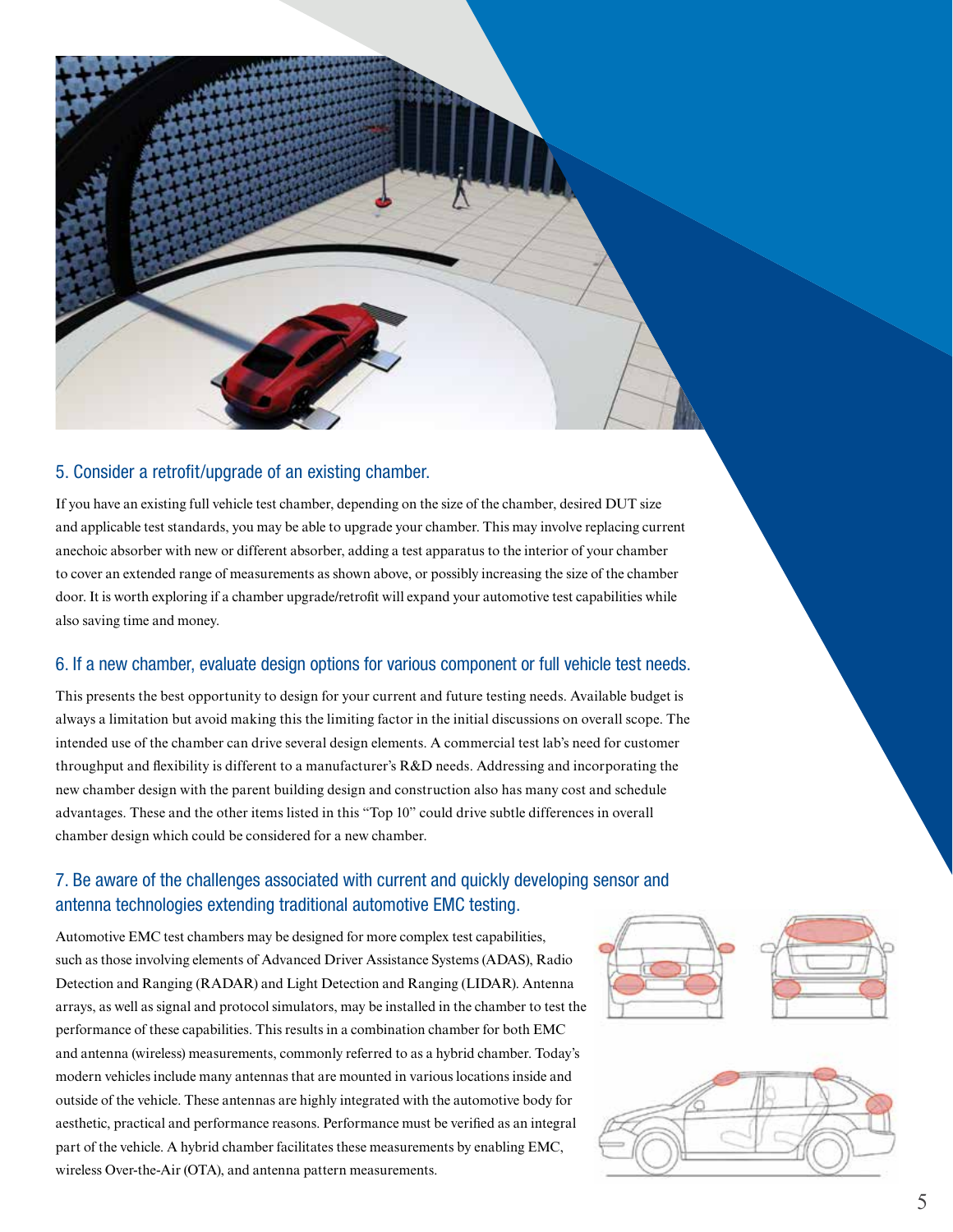## 8. Don't overlook anechoic absorber – consider options for optimal performance, durability, and cost effectiveness.

Traditional EMC chambers have been designed over the years with RF absorber optimized to provide a cost effective level of performance over the 28 MHz to 2.5 GHz frequency range. Dedicated antenna measurement and RADAR cross section (RCS) chambers which typically cover frequencies from 100 MHz to over 100 GHz use a different type of RF absorber, with different performance and in some cases, different RF power dissipation requirements. Hybrid chambers (those capable of EMC and antenna pattern measurements) are increasingly utilized since their dual purpose drives some test efficiencies. The RF absorber treatment must be based on the overall frequency range of the chamber and in the case of the tapered shape chamber, where different test zones are employed with the benefit of a reduced footprint, the absorber layout could be critical. An example of a full vehicle hybrid chamber is shown below.

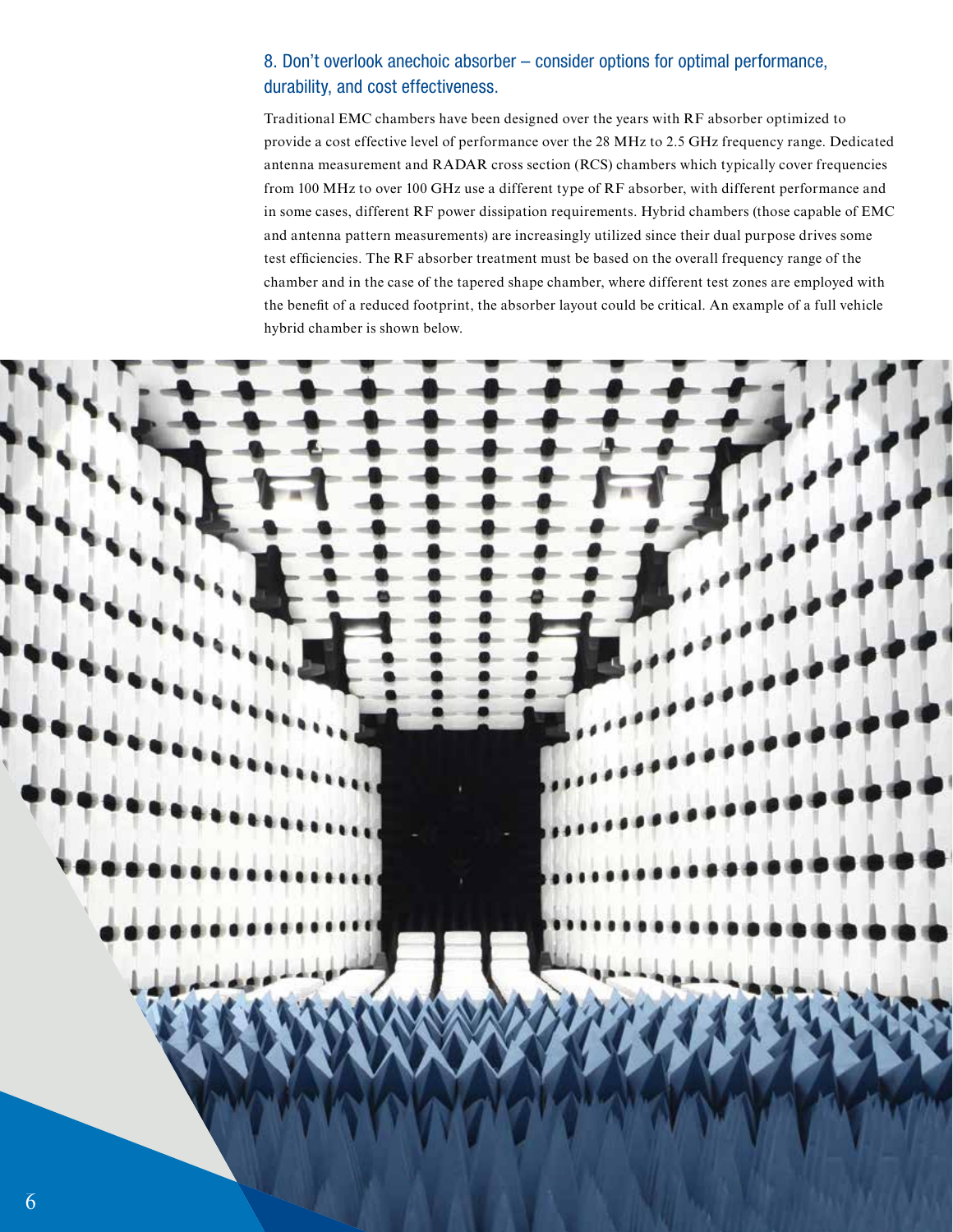

#### 9. Don't underestimate the importance of a dynamometer.

Dynamometers are an essential component of a full vehicle test chamber. They are expensive, have a long lead time, and require careful integration with the chamber to ensure the chamber performance is not compromised. There are two major types of dynamometers:

- **1. A chassis 'Dyno' which is full size vehicle dyno to simulate road driving load.**
- **2. A motor 'Dyno' which is a smaller device connected directly to a motor during component testing to provide a representative load to the motor assembly. It is typically capable of measuring the torque at various speeds while applying drive or a breaking or drag resistance.**

A typical test set up for a motor dynamometer is shown above.

There are many types of dynamometers available with advantages and disadvantages for specific test types. Selection is based on a number of parameters and features:

- **Available torque range**
- **Maximum speed**
- **Minimum speed**
- **Maximum power dissipation**
- **Response time**
- **Inertia** profile
- **Test scenario**

In addition, dynamometers used for E-motor testing need more operating options, such as higher maximum speed rating than combustion engines, the ability to operate in both directions, and the ability to drive and brake. Installing a dynamometer also requires planning to accommodate the support equipment. Consider and select your dynamometer at the beginning of your chamber design planning.